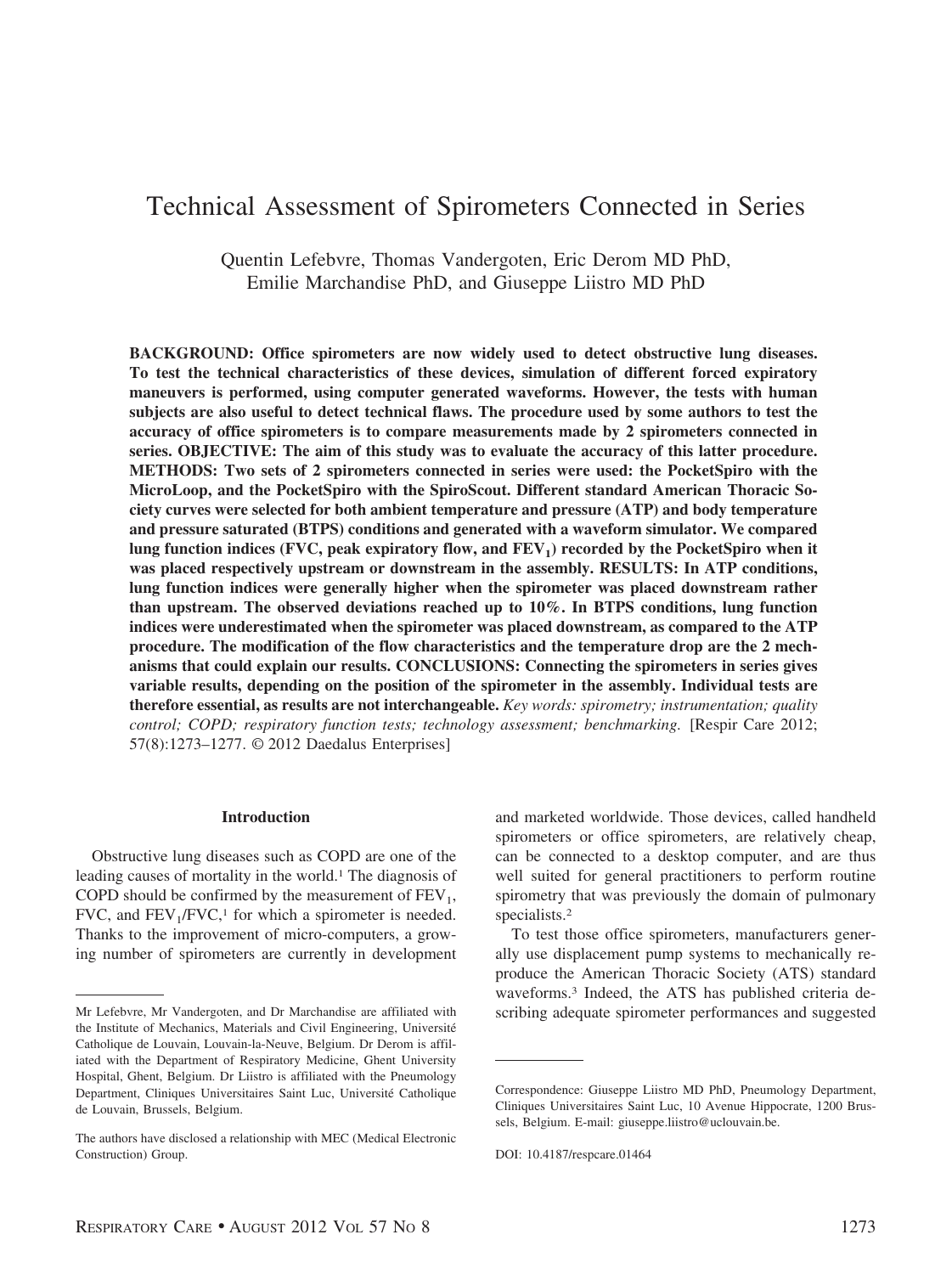that these parameters should be verified before marketing the equipment.4 However, in order to validate spirometers for human subjects, some studies assessed spirometric accuracy by comparing one small spirometer with a conventional laboratory one, connecting those 2 devices in series.<sup>5-9</sup> This procedure avoids inter-maneuver variability and thus reduces the number of subjects and time required for testing to validate a spirometer. The aim of this study was to evaluate the validity of the testing procedure with the spirometers connected in series.

#### **Methods**

## **Materials**

The study was carried out with a commercially available computer-controlled mechanical syringe (1120 flow/ volume generator, Hans Rudolph, Shawnee, Kansas). According to the manufacturer, this device is able to generate flows up to 16 L/s and volumes up to 8.5 L. It can perform any kind of previously sampled and recorded flow-time curve downloaded in the waveform editor of the Hans-Rudolph simulator.

The flow-volume simulator was connected to the spirometers using a rubber connector of a total length of 100 mm. However, once connected, the distance between the simulator and the spirometers was only 55 mm. The internal and external diameters of the outlet of the simulator were 30 mm and 45 mm, respectively.

Three different spirometers, presented in Table 1, were tested. They all comply with the recommendations of the ATS, according to their manufacturers.<sup>3</sup> If connected to a desktop computer provided with the appropriate software (see Table 1), these devices make spirometry readily accessible to the general practitioner. They measure instantaneous flows that are integrated electronically into volumes, expressed in BTPS conditions. Only the SpiroScout and the MicroLoop require a volume calibration involving calibration checks or recalibration factors.

## **Protocol**

A total of 4 combinations of 2 spirometers each were assembled: the PocketSpiro (placed upstream) with the MicroLoop (placed downstream) and vice-versa, and the PocketSpiro (placed upstream) with the SpiroScout (placed downstream) and vice versa (Figure). To connect the spirometers in series, we used 4 different cone-shaped rubber connectors. The connectors were thin (1.2 mm) and they were positioned inside the outlet of the upstream spirometer and outside the mouthpiece (or inlet) of the downstream spirometer.

## **QUICK LOOK**

#### **Current knowledge**

Office spirometers are widely used to detect obstructive lung disease. Testing the technical characteristics of spirometers is accomplished using simulation of various forced expiratory maneuvers and computer generated waveforms.

#### **What this paper contributes to our knowledge**

Comparison of spirometers connected in series is an unacceptable method that gives inaccurate and variable results, depending on the position of the spirometer in the assembly. Individual testing remains the method of choice to evaluate the performance of new spirometers.

The length of the connectors was 50 mm. The internal diameters of the outlets and external diameters of the inlets of the spirometers were as follows:

A: 24 mm internal diameter  $\rightarrow$  30.5 mm external diameter B: 24 mm internal diameter  $\rightarrow$  22 mm external diameter C: 33 mm internal diameter  $\rightarrow$  27 mm external diameter D: 19.5 mm internal diameter  $\rightarrow$  27 mm external diameter

The letters A through D correspond to the settings described in Figure 1.

Three of the 24 ATS standard volume-time curves, numbers 1, 17, and 23, and one of the 26 ATS flow-time curves, number 25, were selected according to differences in shape and complexity.3

Each combination of spirometers was submitted to the 4 curves, each curve being delivered by the Hans Rudolph simulator 3 times, under both ambient temperature and pressure (ATP), and body temperature and ambient pressure saturated with water vapor (BTPS) conditions. To simulate real biological conditions as much as possible, we used an external humidifier to obtain 100% relative humidity, and the heater included as an option in the lung simulator to warm up the air to 37°C.

The manufacturer's specifications and instructions were followed with the highest accuracy, in particular concerning the handling of the spirometers and their need for calibration checks before each series of tests.

#### **Statistical Analysis**

Three clinically relevant parameters were analyzed: peak expiratory flow (PEF), FVC, and  $FEV<sub>1</sub>$ . Since the aim of the study was to compare the measurements made by the same spirometer according to its position in the assembly,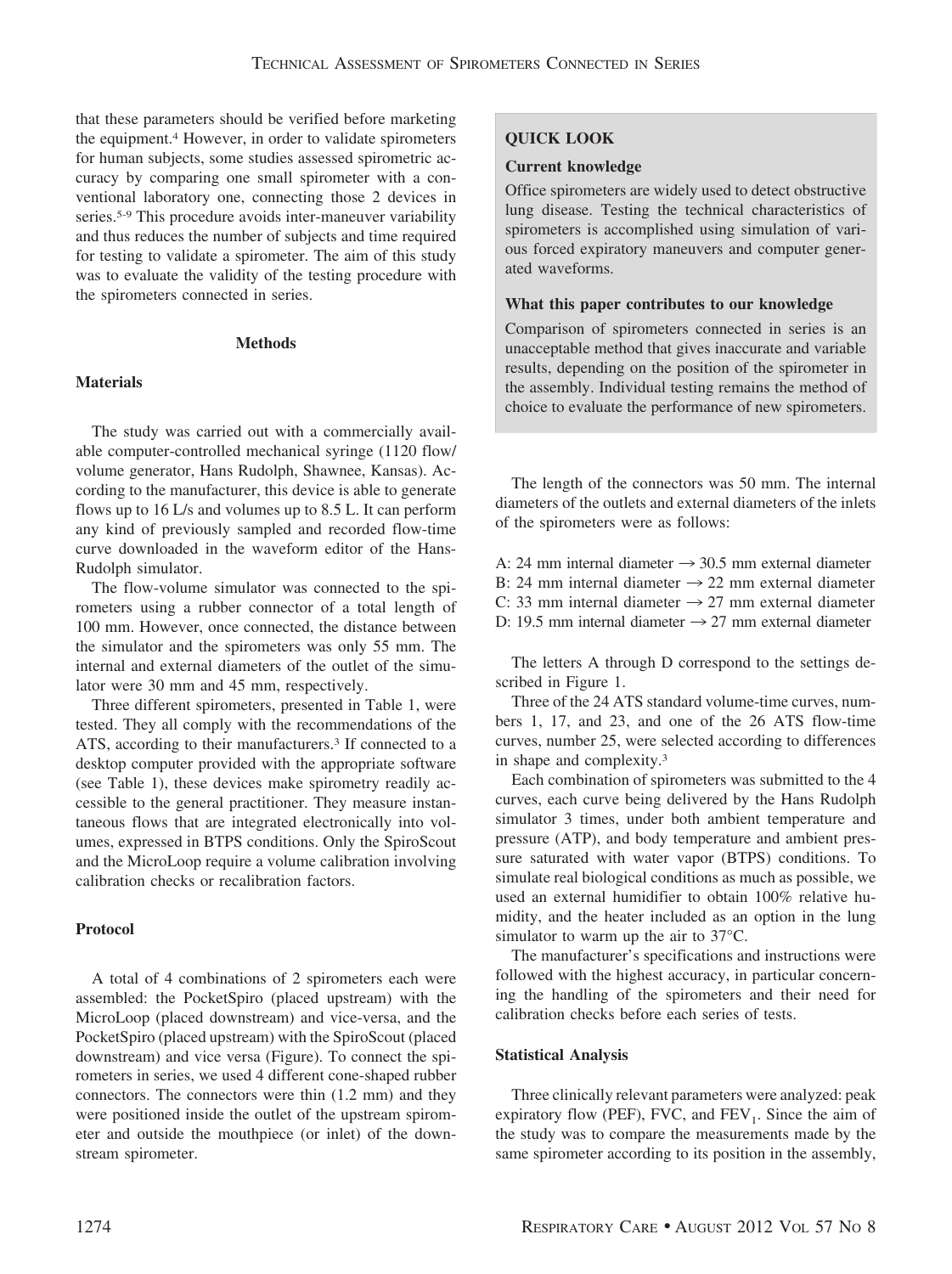Table 1. Office Spirometers Characteristics

| Model       | Manufacturer,<br>Country  | Flow Sensor                                       | Software           |  |
|-------------|---------------------------|---------------------------------------------------|--------------------|--|
| PocketSpiro | MEC, Belgium              | Pneumotachometer.<br>variable orifice<br>membrane | PDI                |  |
| MicroLoop   | Micro Medical.<br>England | Turbine                                           | Spida <sub>5</sub> |  |
| SpiroScout  | Ganshorn, Germany         | Ultrasonic                                        | LF8                |  |

the absolute accuracy of the spirometers was not specifically assessed. For each assembly and each of the 2 test conditions we measured the deviation between the value given by a spirometer placed upstream and the value reported by the same spirometer placed downstream, using the following equation:

Deviation (%) =  $100 \times$  (value upstream

- value downstream)/value upstream

#### **Results**

Table 2 presents the observed deviations expressed in percentage according to the equation. A negative deviation means that the value was higher when the spirometer was placed downstream rather than upstream in the assembly. We observed deviations up to 10% when testing under ATP or BTPS conditions for FVC, and up to  $4\%$  for FEV<sub>1</sub> in ATP conditions. In BTPS conditions we found, mainly for the assembly PocketSpiro-MicroLoop, that the measurements of the spirometer placed upstream were lower, as compared to the ATP procedure.

Particularly in the case of the SpiroScout placed in series with the PocketSpiro, the deviations were often positive and higher for the measurement of FVC. Figure 1 shows the values of  $FEV<sub>1</sub>$  measured by the PocketSpiro when it was connected in series with the 2 other devices using curve number 1 of the standard volume-time curves (target  $FEV_1$  4.262 L). There was a substantial difference in  $FEV<sub>1</sub>$  when the PockectSpiro was placed after the MicroLoop.



Figure. FEV<sub>1</sub> measured by the PocketSpiro placed (A) upstream of the MicroLoop, (B) upstream of the SpiroScout, (C) downstream of the MicroLoop, (D) downstream of the SpiroScout. The FEV<sub>1</sub> was measured using the American Thoracic Society curve 1/24, generated by the Hans-Rudolph simulator, under ambient temperature and pressure conditions, and the target value was 4.262 L (dashed line).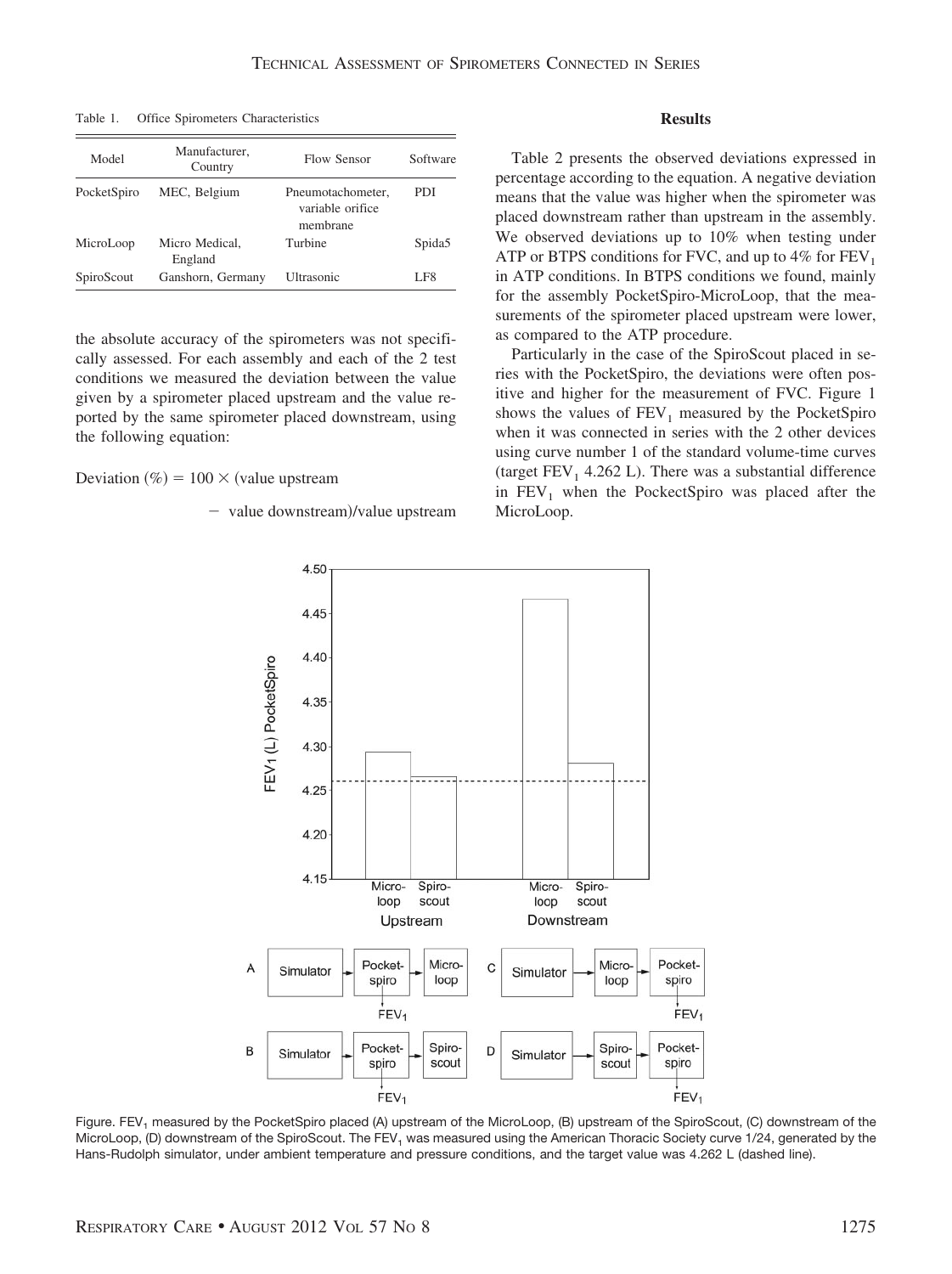|                              |           | $FVC$ $(\%)$   |                | $FEV_1(\%)$    |             | PEF $(\% )$ |             |
|------------------------------|-----------|----------------|----------------|----------------|-------------|-------------|-------------|
|                              | ATS Curve | ATP            | <b>BTPS</b>    | ATP            | <b>BTPS</b> | ATP         | <b>BTPS</b> |
| Set PocketSpiro - MicroLoop  |           |                |                |                |             |             |             |
| PocketSpiro                  | 1/24      | $-2.60\dagger$ | $-1.88$        | $-4.04\dagger$ | $-1.96$     | $-1.98$     | $-0.69$     |
|                              | 17/24     | 0.06           | $-0.24$        | $-1.78$        | $-0.81$     | $-1.08$     | $-0.66$     |
|                              | 23/24     | 0.94           | 1.41           | $-0.48$        | 0.51        | $-1.15$     | $-1.41$     |
|                              | 25/26     | $-1.16$        | $-0.84$        | $-1.50$        | $-0.97$     | $-3.29$     | $-1.41$     |
| MicroLoop                    | 1/24      | $-0.77$        | 0.84           | $-0.61$        | 0.47        | $-0.65$     | 0.60        |
|                              | 17/24     | $-0.11$        | 0.93           | $-0.38$        | 0.39        | $-1.88$     | 0.12        |
|                              | 23/24     | $-0.39$        | 0.69           | $-0.24$        | 1.22        | $-0.82$     | $-1.37$     |
|                              | 25/26     | $-1.05$        | 0.00           | $-1.16$        | 0.00        | $-1.80$     | $-1.04$     |
| Set PocketSpiro - SpiroScout |           |                |                |                |             |             |             |
| PocketSpiro                  | 1/24      | $-0.33$        | $-1.20$        | $-0.39$        | $-1.28$     | 0.76        | $-0.83$     |
|                              | 17/24     | $-0.23$        | $-1.47$        | $-0.13$        | $-1.70$     | $-1.05$     | $-0.96$     |
|                              | 23/24     | 0.19           | $-0.59$        | $-0.24$        | $-1.23$     | $-0.21$     | $-3.41$     |
|                              | 25/26     | 0.00           | 0.16           | 0.06           | 0.00        | $-1.18$     | 1.38        |
| SpiroScout                   | 1/24      | $3.15\dagger$  | $-1.15$        | 1.88           | $-0.24$     | 0.10        | 0.31        |
|                              | 17/24     | $8.52\dagger$  | 10.42†         | 1.03           | 2.08        | 1.72        | 2.17        |
|                              | 23/24     | 10.97†         | $-5.23\dagger$ | 0.50           | $-1.79$     | $-0.20$     | $-2.13$     |
|                              | 25/26     | 1.36           | $-0.43$        | 0.63           | $-0.41$     | $-0.19$     | 1.64        |

Table 2. Deviations Between Measurements of FVC, FEV<sub>1</sub>, and PEF for 2 Sets of 2 Spirometers Each\*

\* Spirometers were connected in series using the sets: PocketSpiro - MicroLoop, and PocketSpiro - SpiroScout. Data represent the subtraction of the measurements of a given spirometer, placed upstream, and the same spirometer placed downstream within one set (see equation). Lung function values were recorded for 4 different American Thoracic Society (ATS) waveforms in ambient temperature and pressure (ATP) and body temperature and ambient pressure saturated with water vapor (BTPS) conditions. For example, with ATS curve 1/24, FVC measured by the PocketSpiro was 6.020 L upstream, and 6.176 L downstream with the MicroLoop. Following the equation,  $(6.020 - 6.176) \times 100/6.020 = -2.6\%$ . <sup> $\dagger$ </sup> The absolute difference between the measurements obtained upstream and downstream was  $> 150$  mL.

PEF = peak expiratory flow

#### **Discussion**

Our data show that the position of the spirometer connected in series influences the results generated by the spirometer, with differences in magnitude that under certain circumstances and for some of the tested spirometers ranged between 5% and 10%. As shown in Table 2, these differences occasionally exceeded the recommended between-maneuver repeatability criteria for  $FEV<sub>1</sub>$  and FVC, which should remain below 150 mL for  $FEV<sub>1</sub>$  and FVC.4

It seems difficult to identify a general trend in the deviations observed, which do not appear to be related to one particular curve, one of the spirometric variables, or the degree of humidity or temperature. Possibly a number of parameters, such as resistance, dead space volume, and curve dynamics, may affect the  $FEV<sub>1</sub>$ , FVC, or PEF value generated by the spirometer. Likewise, the deviations observed in ATP conditions cannot be explained by the drop in temperature and humidity, as could be expected in BTPS conditions. We thus tend to attribute the observed deviations to the change in flow characteristics produced by the connection in series of 2 spirometers. One possible explanation could be that the geometry of the upstream spirometer disrupts the flow in the downstream spirometer, which might then become turbulent. Under these circumstances, the linearization table of the device is no longer adequate and the measurements are distorted.

Surprisingly, Barr et al previously reported that connecting spirometers in series gave acceptable results.6 However, careful analysis of the Bland-Altman plot of the FVC published in that paper showed a clear proportional error, the difference between the EasyOne spirometer and the reference spirometer became increasingly more prominent with higher FVC. These authors were unable to reproduce that proportional error if the tests were not performed in series, but in standard conditions.

We also observed that the deviations obtained for the PocketSpiro were more pronounced when it was in series with the MicroLoop than with the SpiroScout (see Table 2 and Fig. 1). This finding can certainly be ascribed to the characteristics of some of the spirometers under investigation. Indeed, the MicroLoop uses a turbine (moving parts) in the flow sensor, whereas the SpiroScout uses an ultrasonic sensor (no moving parts) and therefore a lower resistance. Such differences may largely explain why the flow downstream from the SpiroScout was only slightly disturbed, compared to the MicroLoop.

We also found important differences between data obtained in BTPS and ATP conditions for the PocketSpiro-MicroLoop assembly. This was particularly clear for spi